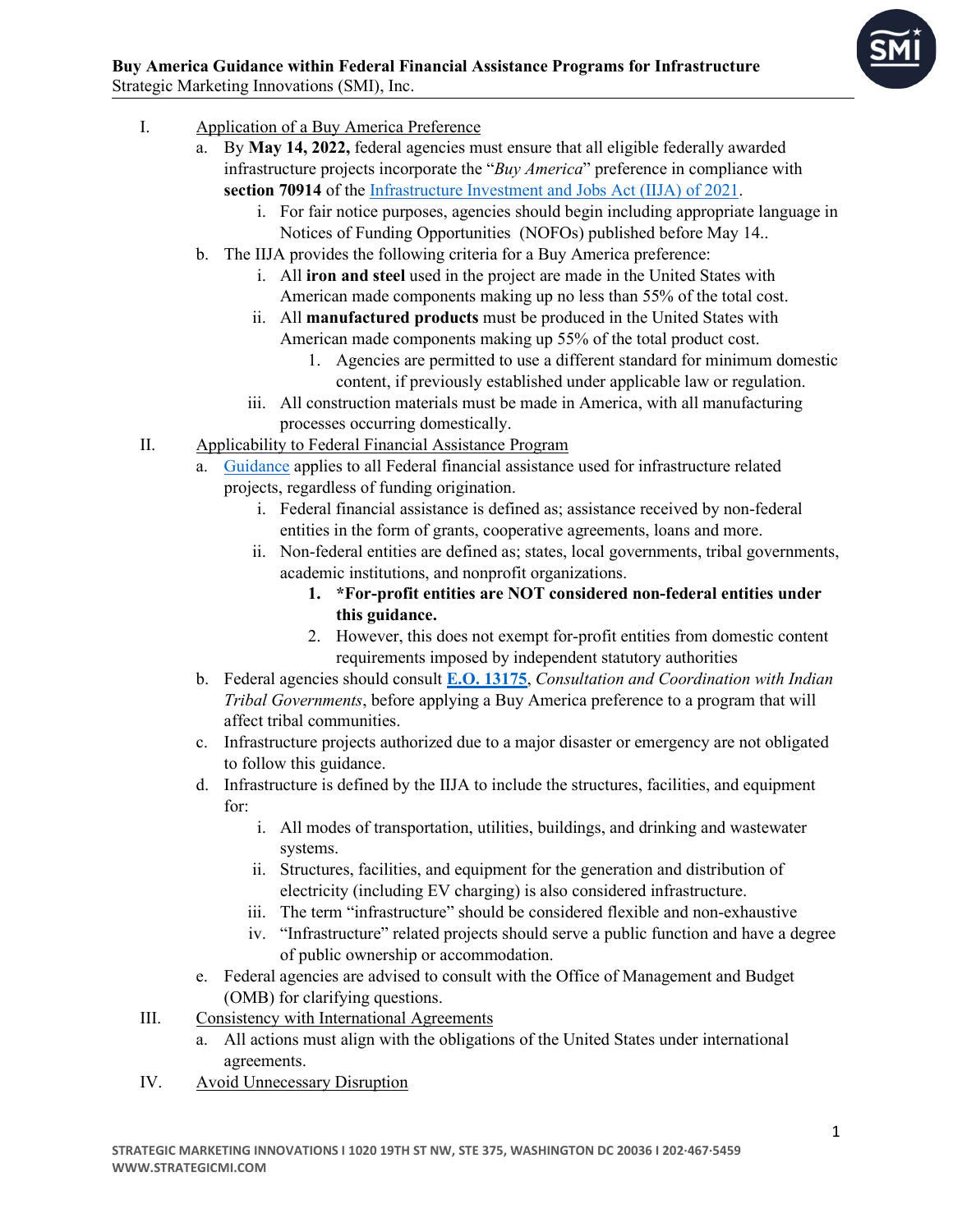- a. Agencies must work to maintain existing program policies that align with the domestic content requirements of IIJA guidance to avoid unnecessary changes or disruption in programs that already meet Build America, Buy America requirements.
- V. Effective Date for Awards
	- a. All federal financial assistance awards for infrastructure made on or after May 14, 2022, are obligated to comply with the requirements within this guidance document.
	- b. Public interest waivers may be used judiciously for awards and amendments made on or after May 14<sup>th</sup>, 2022, when budgets have already been agreed upon.
- VI. Articles, Materials, and Supplies for Infrastructure
	- a. The Buy America preference under this guidance only applies to  $=$  manufactured products, construction materials, and iron and steel for use in an infrastructure project. This preference applies to the whole of a project even if not fully funded through federal assistance.
	- b. This preference does not apply to articles or materials that are not integral to, or permanently affixed to the structure or project.
- VII. Issuing Buy America Waivers
	- a. Waivers are eligible for the following situations:
		- i. Applying the preference would be inconsistent with the public interest (public interest waiver).
		- ii. There are not satisfactory quantity and quality levels in the United States for necessary project materials that fall under the Buy America preference (nonavailability waiver).
		- iii. The inclusion of these materials will increase the project cost by more than **25%** (unreasonable cost waiver).
	- b. Before issuance, waivers should be electronically published and made available for public comment for a minimum of 15 days. The waiver should then be sent to the Made in America Office (MIAO) for review before any determination.
	- c. If a project includes a multitude of federal agencies, the agency with the highest financial investment will serve as the *"Cognizant Agency for Made in America."* i. Joint waivers are permitted.
	- d. Exceptions for unforeseen and exigent circumstances
		- i. Agencies may forego public comment and submission to MIAO in situations of urgent need. The agency will have to submit a report to MIAO no later than 30 days outlining why it was necessary to forego MIAO requirements for waiver issuance.
	- e. Waiver principles and criteria
		- i. Granted waivers should be at the project level and product specific to avoid undermining the impact of the Buy America preference.
		- ii. Waivers should always be structured to maximize domestic activity in a project.
		- iii. All waivers should be restricted principally by length of time.
	- f. Non-availability waivers
		- i. Recipients should perform thorough market research before being granted this waiver.
	- g. Unreasonable cost waivers
		- i. Recipient should provide adequate documentation that no domestic alternatives within cost exist.
			- 1. Agency assistance is permitted.